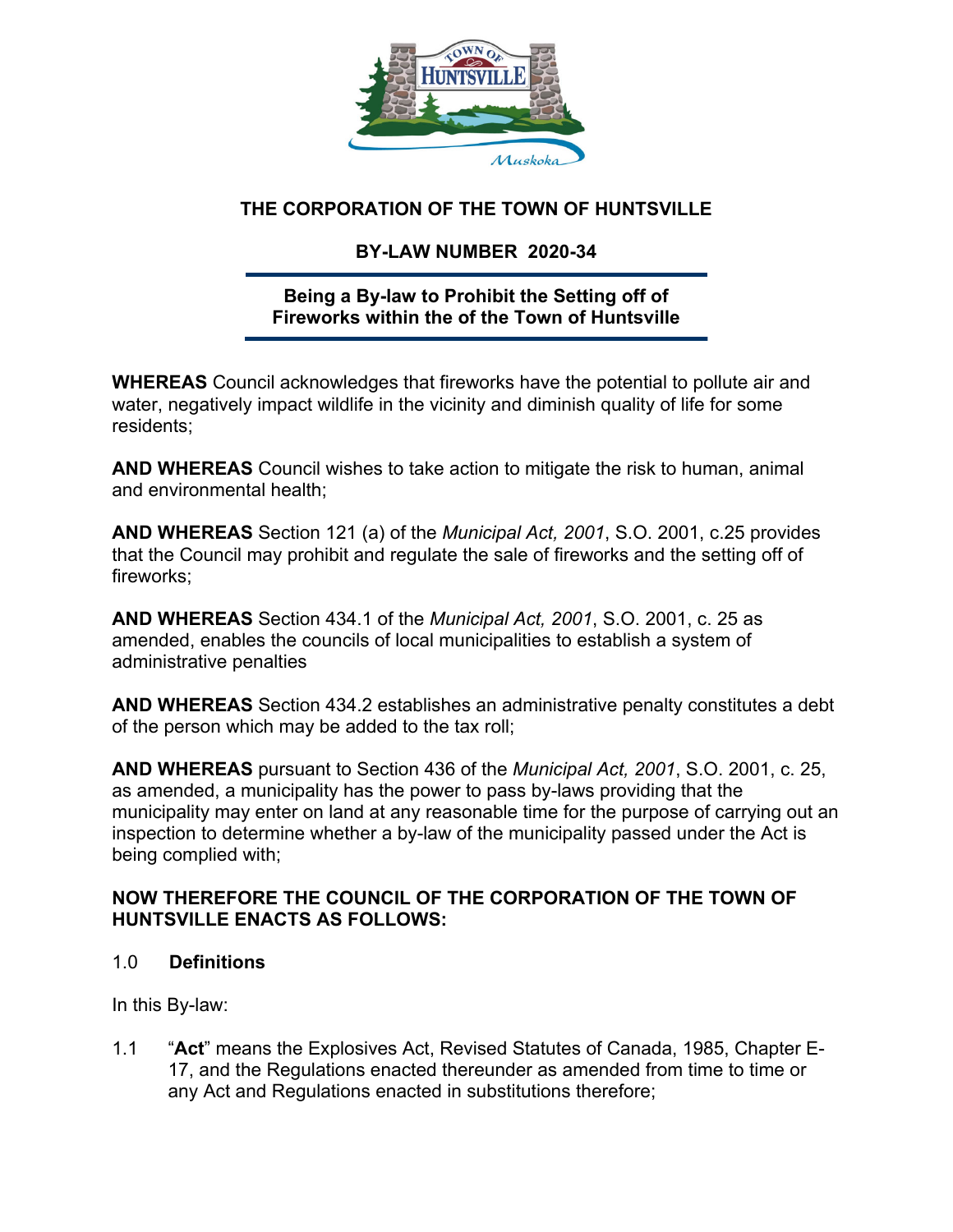- 1.2 "**By-Law Enforcement Officer**" means a Person who is appointed by Council to enforce bylaws enacted and passed by Council;
- 1.3 "**Chief Fire Official**" as defined in the Ontario Fire Code O. Reg. 213/07, Article 1.4.1.2.;
- 1.4 "**Consumer Fireworks**" means an outdoor, low hazard, firework that is designed for recreational personal use and includes but is not limited to Roman candles, sparklers, fountains, multi-shot cakes, volcanoes, mines, and snakes;
- 1.5 "**Council**" means the Council of The Corporation of the Town of Huntsville;
- 1.6 "**Display Fireworks"** means an outdoor, high hazard, firework that is designed for professional, licenced use only. They include items like aerial shells, cakes, Roman candles, waterfalls, lances, and wheels;
- 1.7 "**Fireworks**" as defined in the Explosive Regulations made pursuant to the Explosives Act, R.S. c. E-15, s.1 as amended and includes one single item of Fireworks;
- 1.8 "**Person**" means any human being, association, firm, partnership, incorporated company, corporation, agent or trustee, and the heirs, executors or other legal representatives of a Person to whom the context can apply, according to law;
- 1.9 "**Permit**" means written permission to hold a Display Fireworks issued by the Municipality pursuant to this By-law and signed by the Chief Fire Official or their designate;
- 1.10 **"Premises"** means land and includes the buildings and/or structures thereon;
- 1.11 "**Public Fireworks Display"** means an exhibition of Fireworks in an open-air assembly, occupancy to which the public is invited, attends or is admitted, with or without a fee being charged;
- 1.12 "**Pyrotechnics**" are high-hazard and designed for professional use. They include but is not limited to items like gerbs, mines, comets, and crossette fireworks, as well as special-purpose pyrotechnics made for live stage performances and the film and television industry;
- 1.13 "**Setting Off**" or "**Set Off"** means to fire, discharge, ignite, explode or release into the air or to cause to fire, discharge, ignite or explode or release into the air;
- 1.14 "**Town**" means the Corporation of The Town of Huntsville;
- 1.15 **"Weekend**" means the period from Friday evening through Sunday evening.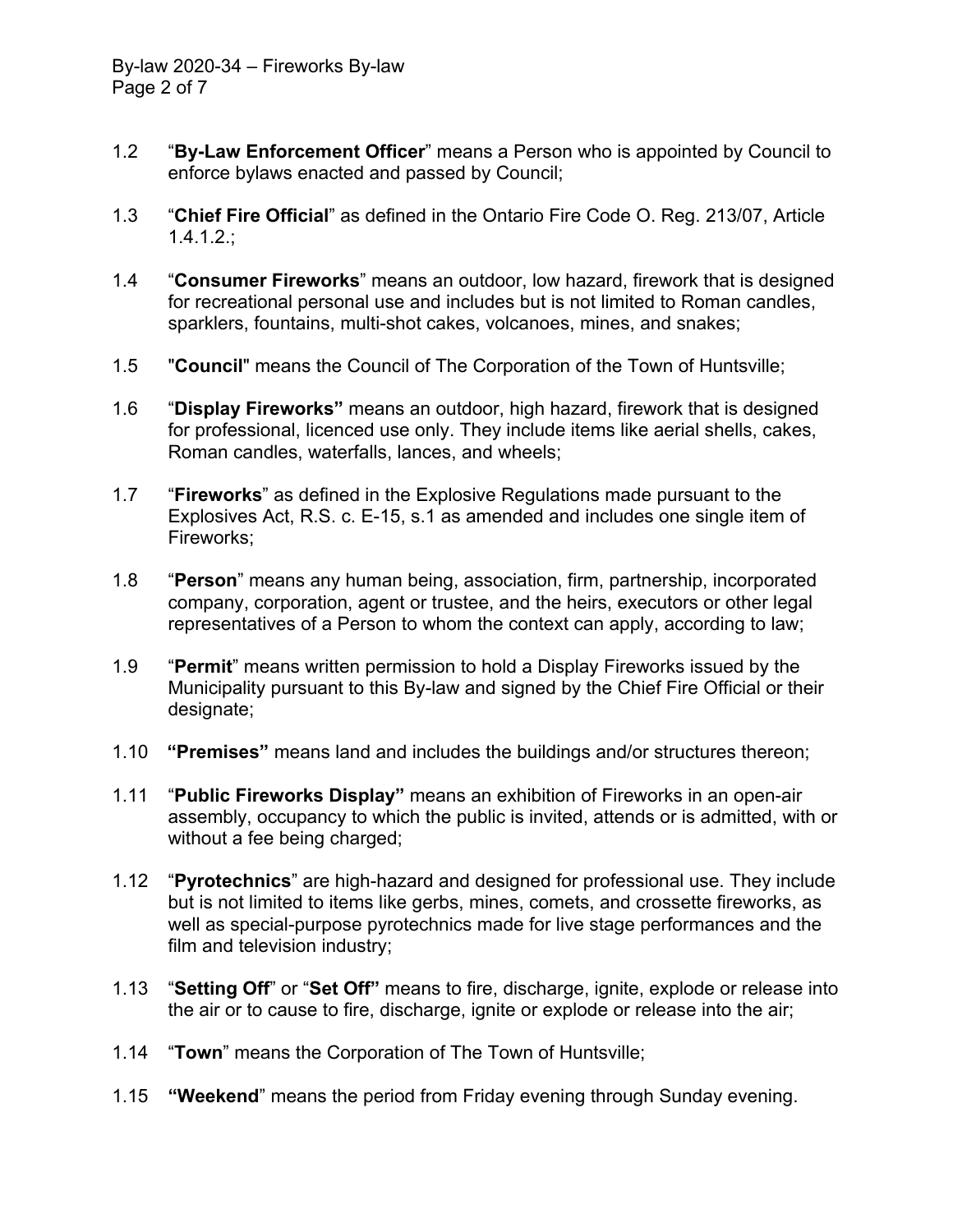#### 2.0 **General Prohibitions**

- 2.1 No Person shall cause, permit or engage in the Setting Off of Consumer Fireworks in the Town of Huntsville at any time, except as permitted under Section 3 of this by-law.
- 2.2 No Person shall Set Off any Fireworks in or into, on or onto any building, highway, sidewalk, Municipal Park or Municipal property.
- 2.3 No Person shall permit the use of Display Fireworks unless a valid permit as outlined in Section 4 has been obtained from the Chief Fire Official or their designate.

#### 3.0 **Consumer Fireworks**

- 3.1 Consumer Fireworks within the Town may be Set Off as follows;
	- a) On any weekend between 6:00pm and 11:00pm on Friday, Saturday and Sunday;
	- b) On New Year's Eve between 8:00 p.m. and 1:00 a.m. the following day;
	- c) On Victoria Day between 8:00p.m. and 11:00p.m.;
	- d) On Canada Day between 8:00p.m. and 11:00p.m.;
	- e) On Labour Day between 8:00p.m. and 11:00p.m.

#### 4.0 **Display Fireworks**

- 4.1 Only Persons who hold a valid Display Supervisor certificate, issued by the Explosives Regulatory Division (ERD) of Natural Resources Canada are eligible to apply for a permit to Set Off Display Fireworks or Pyrotechnic Special Effects.
- 4.2 An application package as prescribed under the Act must be submitted to the Chief Fire Official or their designate a minimum of 45 days prior to the date being applied for.
- 4.3 The application package shall contain the requirements as found in the Natural Resources Canada (NRCAN) Fireworks Display Manual:
- 4.4 The Permit may be suspended or revoked by the Chief Fire Official or their designate if the conditions of the permit are not being met or it would be unsafe to allow the Public Fireworks Display.
- 4.5 The Display Fireworks shall only be Set Off on the day or days specified by the Permit.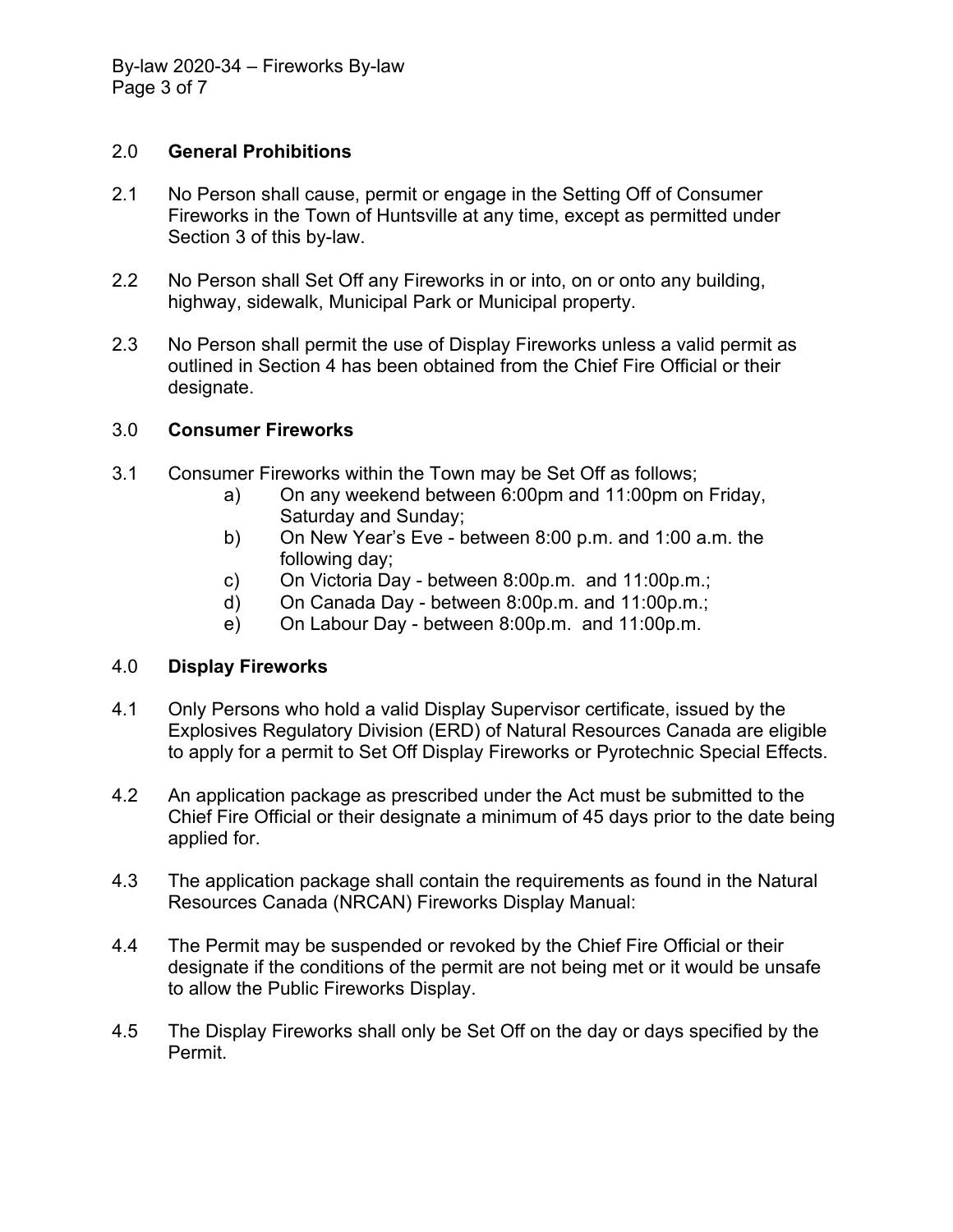By-law 2020-34 – Fireworks By-law Page 4 of 7

4.6 Property damage or injury as a result of Display Fireworks shall be the responsibility of the Person named on the permit.

#### 5.0 **Administration and Enforcement**

- 5.1 This By-law shall be administered by the Chief Fire Official or their designate.
- 5.2 This By-law shall be enforced by a By-law Enforcement Officer.

#### 6.0 **Entry and Inspection**

- 6.1 The Chief By-law Enforcement Officer, Chief Fire Official or their designate(s) may at any time, enter onto a property to determine whether this by-law is being complied with.
- 6.2 Every Person shall permit the Chief By-law Enforcement Officer, Chief Fire Official or their designate(s) to inspect any land for the purposes of determining compliance with this by-law.
- 6.3 The Chief By-law Enforcement Officer, Chief Fire Official or their designates may enter upon lands at any reasonable time to direct or require that a matter or thing be done, and in default of that matter or thing being done, to do such matter or thing in accordance with this by-law.
- 6.4 A Person exercising a power of entry on behalf of the Town under this by-law may be accompanied by any Person under their direction including Law Enforcement Services.

#### 7.0 **Obstruction**

- 7.1 No Person shall hinder or obstruct, or attempt to hinder or obstruct, any Person exercising a power or performing a duty under this by-law.
- 7.2 Every Person who has been alleged to have contravened any of the provisions of this by-law, shall identify themselves to the By-law Enforcement Officer, the Chief Fire Official or their designates upon request, failure to do so shall be deemed to have hindered or obstructed the By-law Enforcement Officer or Chief Fire Official under section 7.1 of this by-law.

#### 8.0 **Penalties**

8.1 Every Person who contravenes any provision of this by-law is guilty of an offence and on conviction is liable to a fine as provided for in the Provincial Offences Act R.5.0. 1990, c. P.33.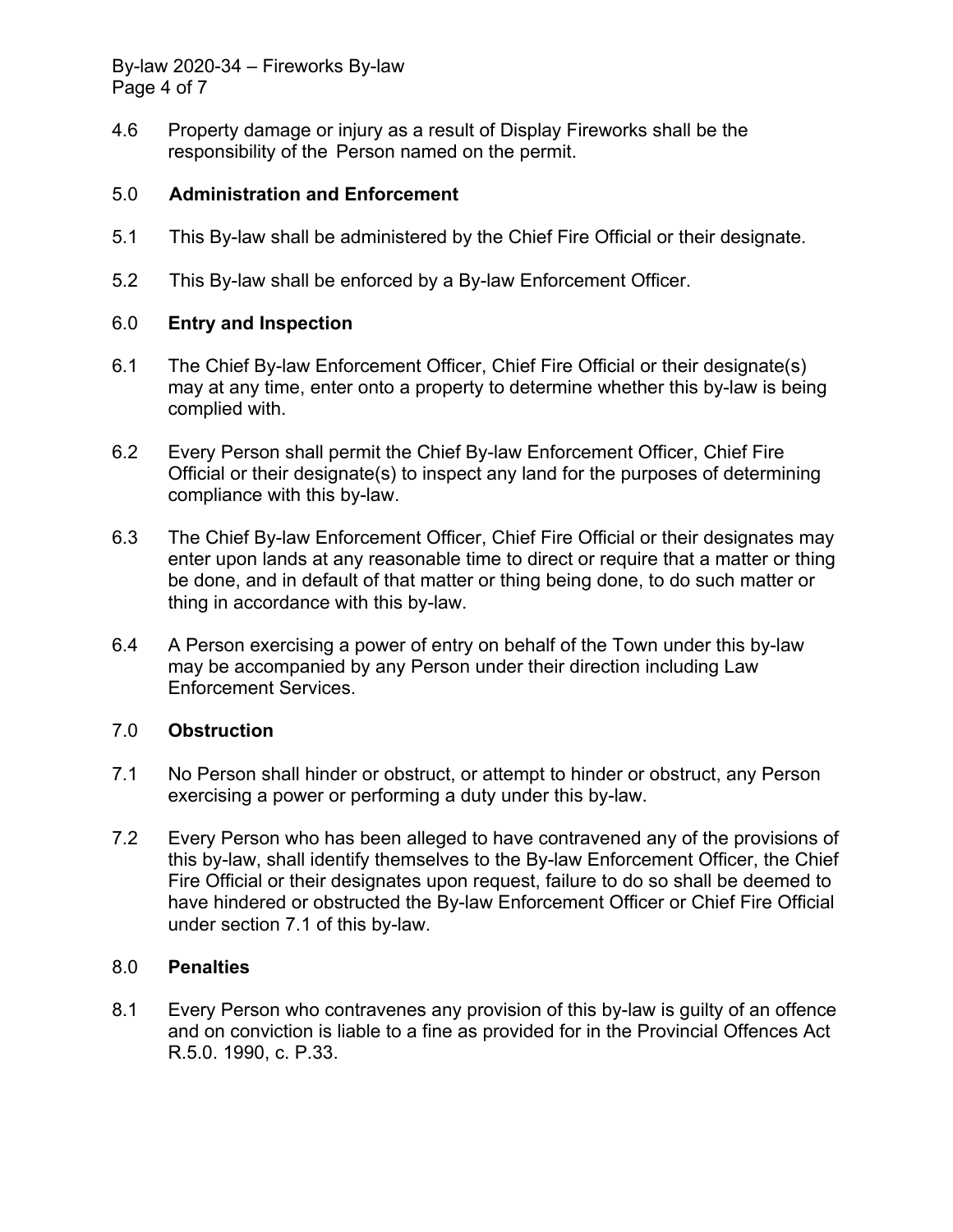By-law 2020-34 – Fireworks By-law Page 5 of 7

- 8.2 Every Person who contravenes any provision of this by-law is guilty of an offence pursuant to the provisions of the Provincial Offences Act R.S.O. 1990, Chapter P.33, as amended, and upon conviction, a Person is liable to a fine of not more than \$5,000, exclusive of costs.
- 8.3 Every Person guilty of an offence under this y-law may, if permitted under the Provincial Offences Act, pay a set fine and the Chief Judge of the Ontario Court Provincial division, shall be requested to establish set fines in accordance with Schedule "A" attached to this by-law.

### 9.0 **Administrative Penalties**

- 9.1 A By-law Enforcement Officer who finds that a Person has contravened any provision of this By- law may issue an administrative penalty notice addressed to that Person or owner where the contravention occurred.
- 9.2 The penalty notice shall be given to the Person to whom or to which it is addressed as soon as is reasonably practicable and shall include the following information:
	- a) Particulars of the contravention, including to which property it applies;
	- b) The amount of the administrative penalty;
	- c) A statement advising that an administrative penalty will constitute a debt to the Municipality.
- 9.3 Any Person who contravenes any provision of this By-law shall, upon issuance of an administrative penalty notice pursuant to Section 9.3, be liable to pay to the Municipality an administrative penalty as per the Towns Fees and Charges by law.
- 9.4 A Person who has been issued a penalty notice shall pay the administrative penalty within fifteen (15) days from the date the notice was issued.
- 9.5 An administrative penalty notice that is deemed to be confirmed constitutes a debt to the Municipality and may be added to the tax roll of the property on which the offence occurred.
- 9.6 The Town may serve any penalty notice, personally to the Person named on the notice, by registered or regular mail addressed to the Person to whom the document is to be given at the Person's last known place of abode.
- 9.7 Service by registered or regular mail under subsection 9.6 shall be deemed to have been made on the fifth day after the day of mailing.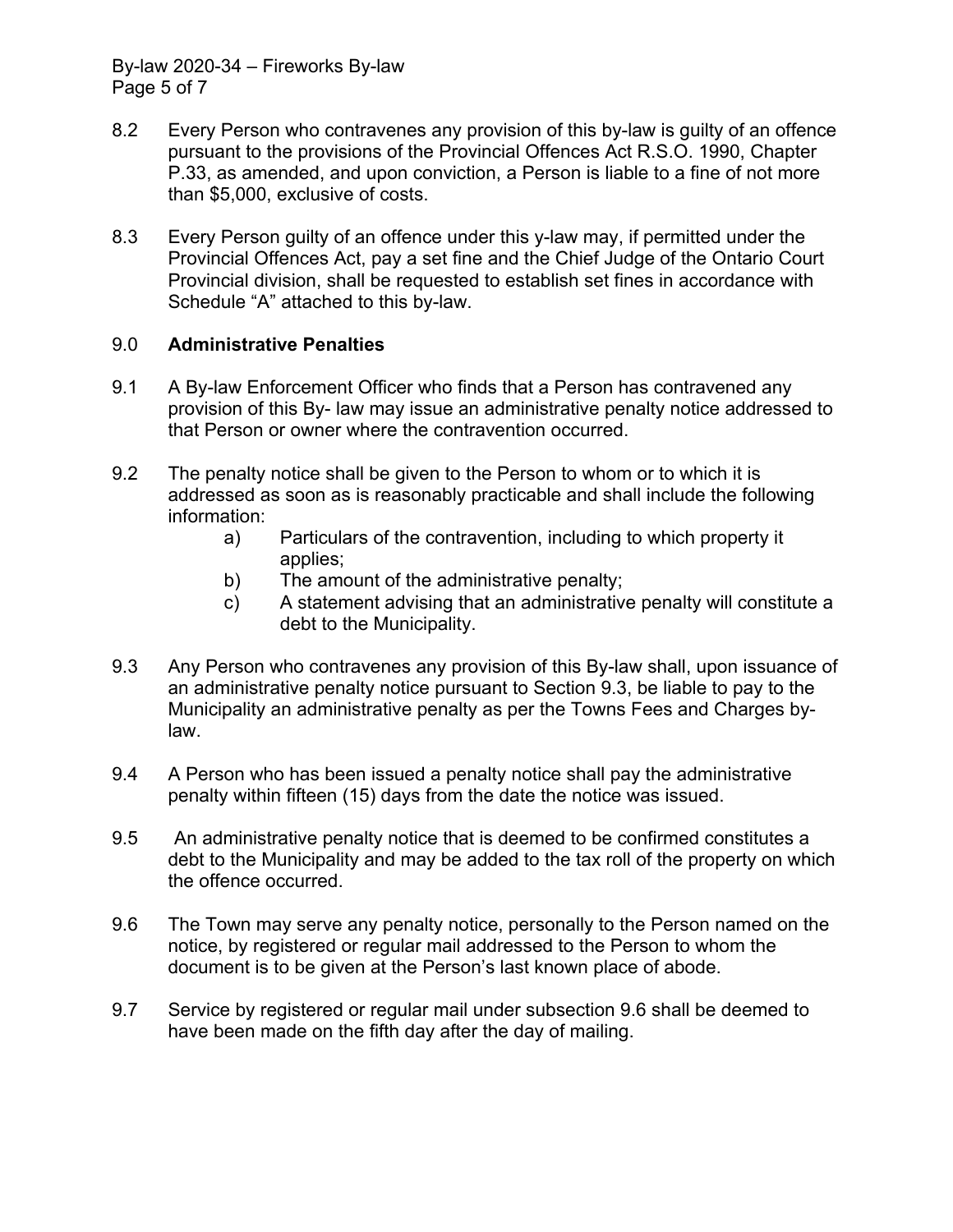By-law 2020-34 – Fireworks By-law Page 6 of 7

9.8 A Person's last known address includes the address provided by the Person to the Town as identified in the property tax file.

### 10.0 **Severability**

10.1 If a Court of competent jurisdiction should declare any section or part of a section of this by-law to be invalid, such section or part of a section shall not be construed as having persuaded or influenced Council to pass the remainder of the by-law and it is hereby declared that the remainder of the by-law shall be valid and shall remain in force.

#### 11.0 **Schedules**

11.1 Schedule "A" as attached forms part of this by-law.

### 12.0 **Town Not Liable**

12.1 The Town assumes no liability for property damage or personal injury resulting from remedial action or remedial work undertaken with respect to any Person or property that is subject of this by-law.

### 13.0 **Short Title**

13.1 This by-law shall be known as the "Fireworks By-law."

#### 14.0 **Repeals**

14.1 That By-law Number 2020-16 be hereby repealed.

**READ** a **first, second** and **third** time and **finally passed** this **17th** day of **March, 2020**.

 $\_$  , and the contribution of the contribution of  $\overline{L}$  , and  $\overline{L}$  , and  $\overline{L}$  , and  $\overline{L}$  , and  $\overline{L}$ **Mayor** (Karin Terziano) **Clerk** (Tanya Calleja)